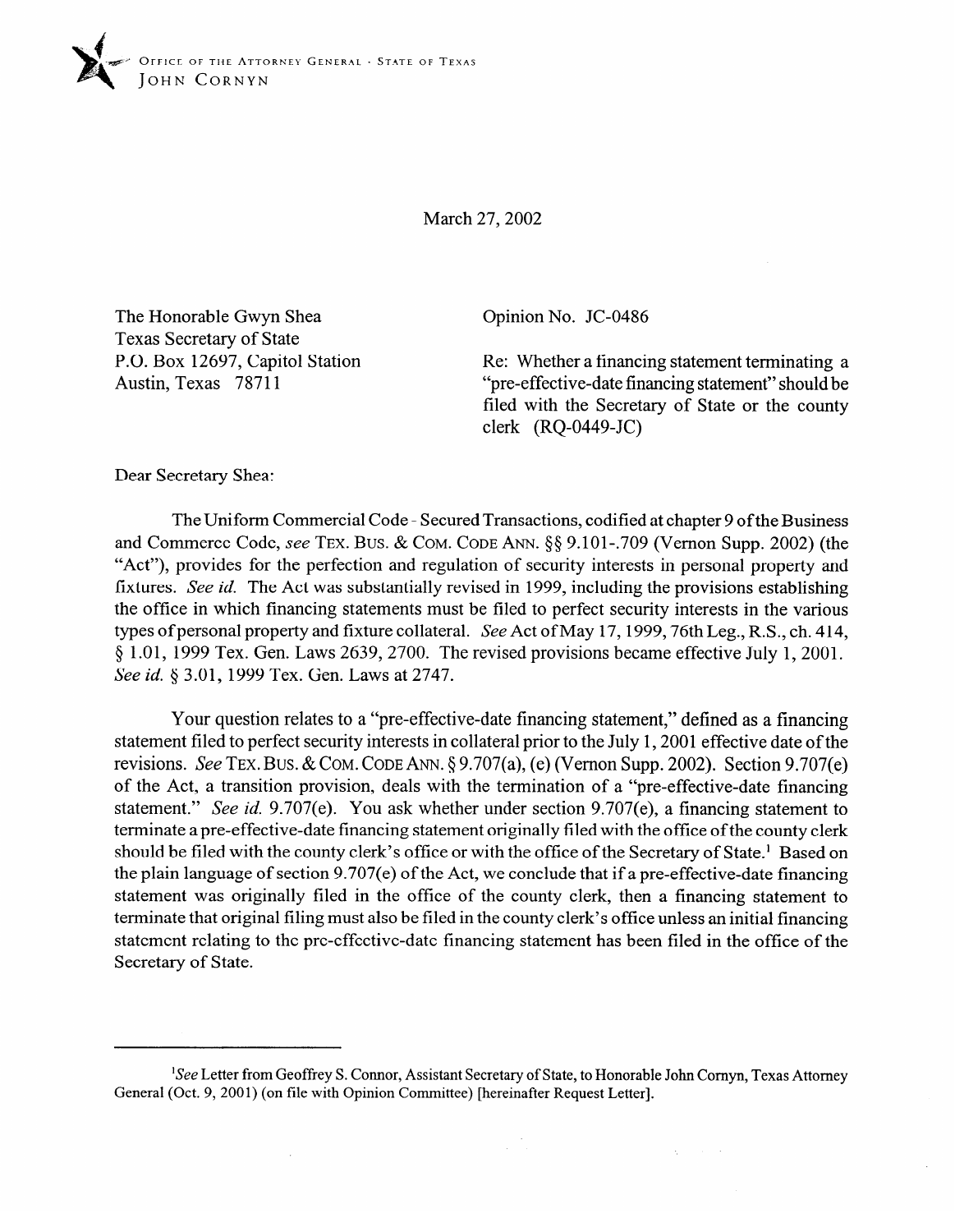Section 9.707 of the Act provides in relevant part as follows:

(a) In this section, "pre-effective-date financing statement" means a financing statement filed before the *revision takes effect.* 

 $\ldots$  .

(e) Whether or not the law of this state governs perfection of a security interest, the effectiveness of a pre-effective-date financing statement filed in this state may be terminated after the revision takes effect *by filing a termination statement in the office in which the pre-effective-date financing statement is filed, unless an initial financing statement that satisfies Section 9.706(c) has been filed in the office specified by the law of the jurisdiction governing perfection as provided in Subchapter C [law governing perfection andpriority]*  as the office in which to file a financing statement.

**TEX.** Bus. & COM. CODE ANN. § 9.707(a), (e) (V emon Supp. 2002) (emphasis added). Before turning  $t_{\rm g}$  your question, we briefly consider section 9.706 of the Act, \* referenced in subsection (e) above.

## <sup>2</sup>Section 9.706 provides as follows: 2Section 9.706 provides as follows:

(a) The filing of an initial financing statement in the office specified in Section 9.501, as revised [county clerk for as-extracted collateral, timber to be cut, or fixture filing, otherwise Secretary of State], continues the effectiveness of a financing statement filed before the revision takes effect if:

(1) the filing of an initial financing statement in that office would be effective to perfect a security interest under this chapter, as revised;

(2) the pre-effective-date financing statement was filed in an office in another state or another office in this state; and

(3) the initial financing statement satisfies Subsection (c).

(b) [additional requirements regarding when initial statement is filed and the duration of effectiveness].

(c) To be effective for purposes of Subsection (a), an initial financing statement must:

(1) satisfy the requirements of Subchapter E, as revised [filing requirements], for an initial financing statement;

which the financing statement was filed and providing the dates of filing and file

(continued...)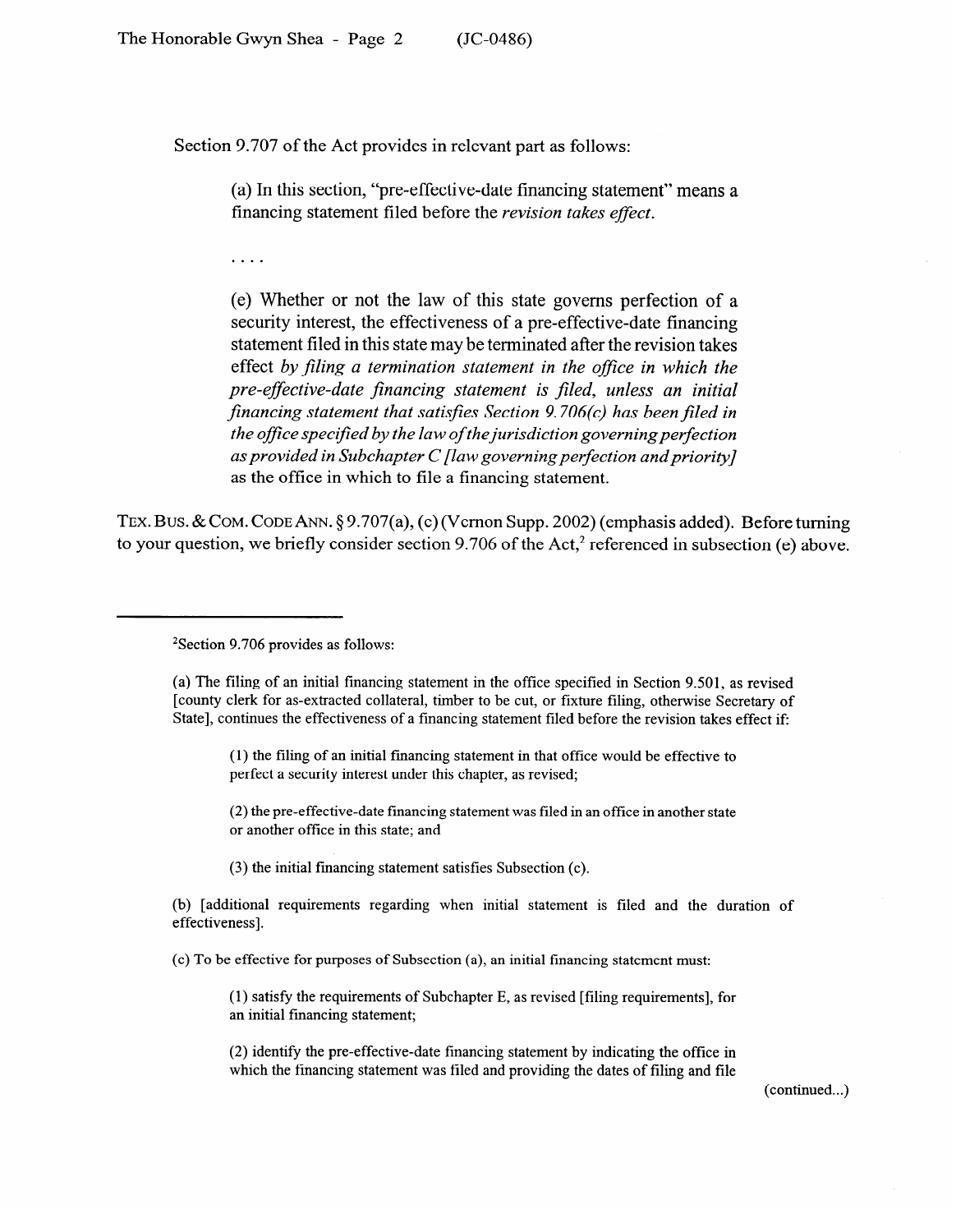above. This section deals with continuing the effectiveness of a pre-effective-date financing statement filed "in an office in another state or another office in this state" than the one required under the revised provisions of the Act. See *id.* 5 9.706(a)(1),(2); see *also id.* 8 9.501. Subsection (a) of section 9.706 provides that the effectiveness of such a pre-effective-date financing statement may be continued by filing an initial financing statement in the office established under revised section 9.501 of the Act for perfecting security interests in the collateral covered by the financing statement. See *id. \$5* 9.706(a), 501; *see also infra* p. 5-6. Subsection (c) of section 9.706 sets forth requirements for the subsection (a) initial filing statement: it must satisfy the revised filing requirements; provide identifying information about the pre-effective-date filing statement, including the other office in which it was filed; and it must indicate that the pre-effective-date financing statement remains effective. See **TEX. BUS.** & **COM. CODE** ANN. 5 9.706(c) (Vernon Supp. 2002).

You inform us that there is confusion regarding construction of the italicized language in section 9.707(e): "the effectiveness of a pre-effective-date financing statement filed in this state may be terminated after the revision takes effect by filing a termination statement in the office in which *the pre-effective-date financing statement is filed."* See Request Letter, *supra* note 1, at 2. The confusion is "whether a termination statement terminating a pre-effective-date financing statement originally filed with the county filing officer should be filed with the county filing officer or with the Office of the Secretary of State." See *id.* We presume that an "initial financing statement that satisfies Section 9.706(c)" has not been filed in the situation about which you ask. See *id. You*  suggest that the terminating statement should be filed in the office of the county clerk.3 See *id.* We agree.

A statute must be construed as written and, if possible, the legislative intent ascertained from the statutory language. *See Morrison v. Ghan, 699* S.W.2d 205, 208 (Tex. 1985); see *also Horizon/CMS Healthcare Corp. v. Auld, 34 S.W.3d 887, 892 (Tex. 2000) (primary objective of* statutory construction is to determine and give effect to legislature's intent). In doing so, like a court, we must look first to the plain and common meaning of the statutory words. *See Liberty Mut. Ins. Co. v. Garrison Contractors, Inc., 966 S.W.2d 482, 484 (Tex. 1998). When a statute is clear* and unambiguous, it is unnecessary to resort to rules of construction or extrinsic evidence to construe it. *See Cail v. Serv. Motors, Inc.*, 660 S.W.2d 814, 815 (Tex. 1983). Instead, we must determine the legislative intent from the plain and ordinary meaning of the words used in the statute. See id.

**TEX. Bus.** & **COM. CODE** ANN. \$9.706 (Vernon Supp. 2002).

 $2$ (...continued)

<sup>(3)</sup> indicate that the pre-effective-date financing statement remains effective.

<sup>&</sup>lt;sup>3</sup>A brief submitted on behalf of the Texas Association of Counties and the County & District Clerk's Association of Texas also takes this position. See Brief from Rex Hall, Associate General Counsel, Texas Association of Counties, to Honorable John Comyn, Texas Attorney General (Nov. 19,200l) (on tile with Opinion Committee) [hereinafter TAC Brief).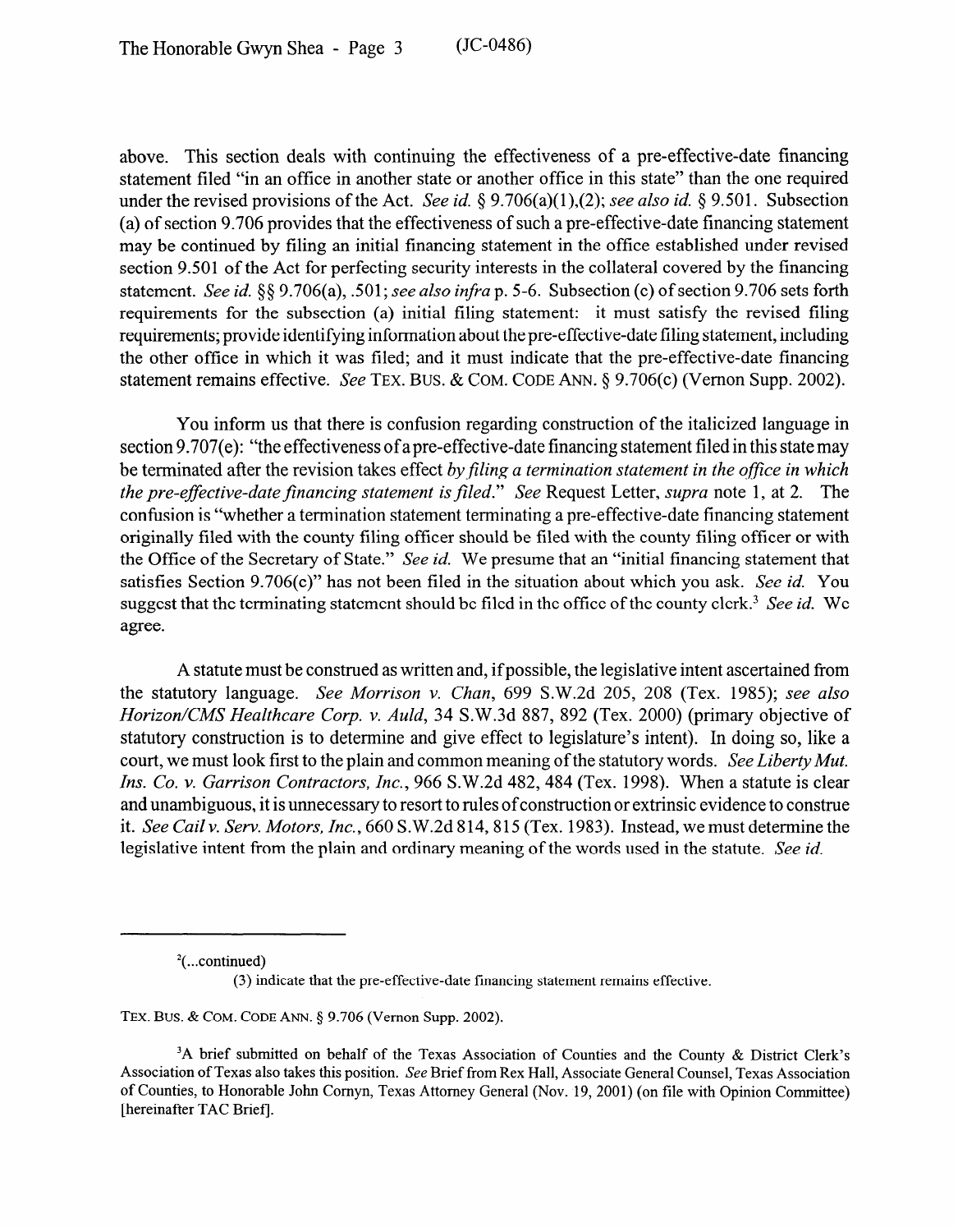The Honorable Gwyn Shea - Page 4 (JC-0486)

Section 9.707(e), by its plain terms, requires a termination statement to be filed in the office in which the "pre-effective-date financing statement" is filed *unless* an initial financing statement relating to that pre-effective-date financing statement has been filed. A "pre-effective-date financing statement" is a financing statement filed before July 1,2001, which is the effective date of the 1999 revisions to the Act. See **TEX. BUS.** & **COM. CODE ANN.** 5 9.707(a), (e) (Vernon Supp. 2002); see also § 9.701 ("revision" means 1999 amendments to chapter 9 effective July 1, 2001). To determine in which office such a statement is filed, it is necessary to look at the chapter 9 provisions that governed the appropriate filing office for financing statements filed before July 1,200l.

Prior to July 1, 2001, under former section 9.401 of the Business and Commerce Code, financing statements to perfect security interests in consumer goods, timber to be cut, minerals or the like, and fixture filings were filed in the office of the county clerk; financing statements to perfect security interests in all other items were filed in the office of the Secretary of State:

> (a) The proper place to file in order to perfect a security interest is as follows:

> (1) when the collateral is *consumer goods,* then in the office of the *County Clerk* in the county of the debtor's residence or if the debtor is not a resident of this state then in the office of the County Clerk in the county where the goods are kept.

> (2) when the collateral is *timber to be cut or is minerals or the like*  Section 9.103 [mineral interests], or when the financing statement is filed as a *fixture filing* (Section 9.313) and the collateral is goods which are or are to become fixtures, then in the office of the County *Clerk* in the county where a mortgage on the real estate would be filed or recorded;

 $\mathcal{S}(\mathcal{S})$  in all other cases, in the office of the office of the  $S$ 

Act of May 21, 1985, 69th Leg., R.S., ch. 914, §§ 3, 4, 1985 Tex. Gen. Laws 3081, 3082, amended and renumbered by Act of May 17, 1999, 76th Leg., R.S., ch. 414, § 1.01, 1999 Tex. Gen. Laws 2639, 2700 (emphasis added). *See also* TEX. BUS. & COM. CODE ANN. § 9.501 (Vernon Supp. 2002). 2639,270O (emphasis added). See *also* **TEX. BUS.** & **COM. CODE** ANN. 5 9.501 (Vernon Supp. 2002).

Turning back to section 9.707(e) and your question, where a financing statement to terminate a pre-effective-date financing statement must be filed depends on where the pre-effective-date financing statement was originally filed. A pre-effective-date financing statement was filed in the office of the Secretary of State or the county clerk, depending on the type of collateral in which a security interest was sought. A financing statement to terminate the pre-effective-date financing statement must be filed in the same office unless an initial financing statement has been filed in a different office pursuant to the Act's revised provisions. Accordingly, we conclude that if a pre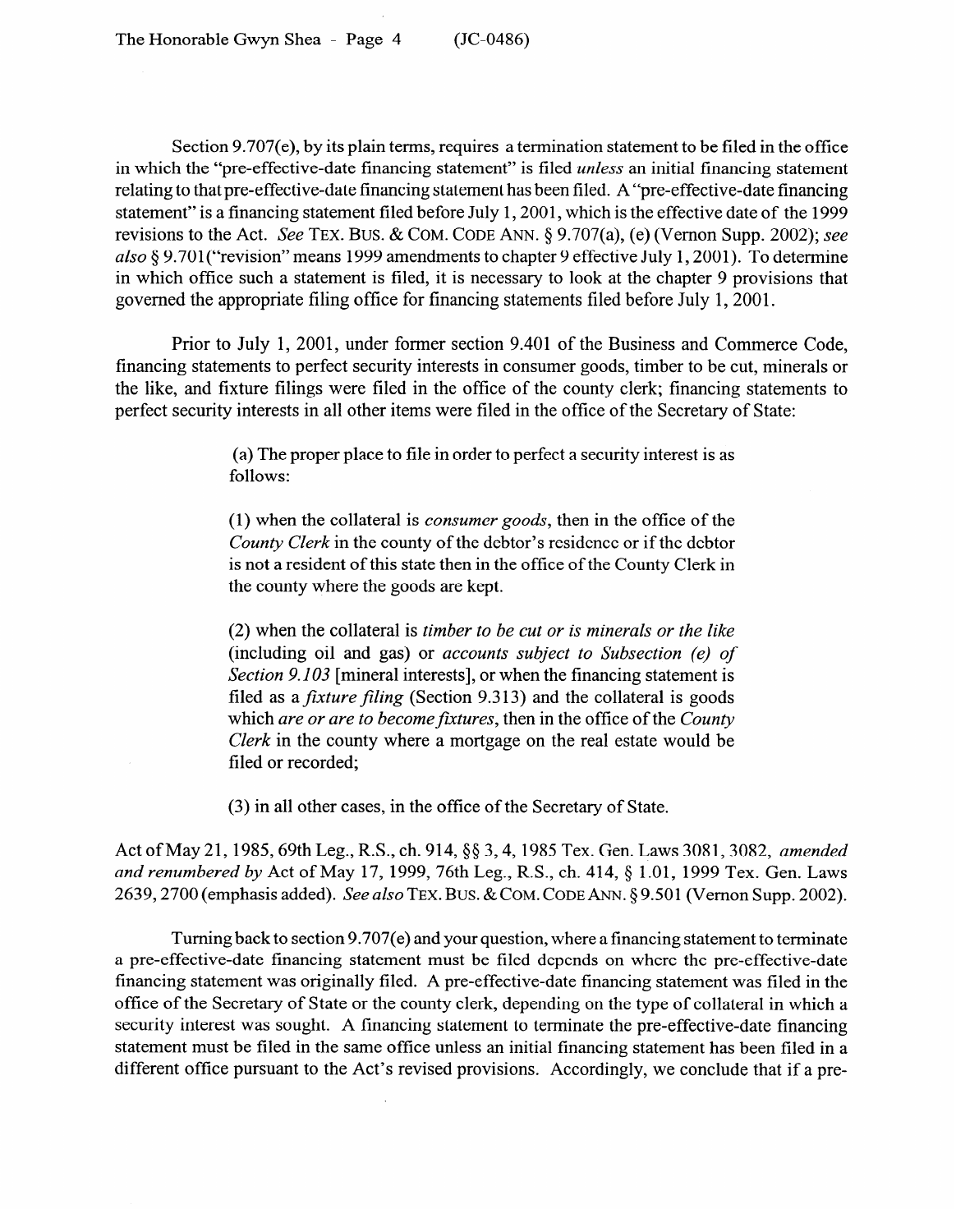effective-date financing statement was originally filed in the office of the county clerk, then a financing statement to terminate that original filing must also be filed in the county clerk's office unless an initial financing statement relating to the pre-effective-date financing statement has been filed in the office of the Secretary of State.

It has been suggested that a termination statement may be filed only in the office of the Secretary of State. This interpretation is apparently premised on the view that "filing office" under the Act refers only to the office of the Secretary of State.4 This construction and its premise disregard the legislatively adopted language of section 9.707(e). See *Bridgestone/Firestone, Inc. v. Glyn-Jones,* 878 S.W.2d 132, 133 (Tex. 1994) (statutory provision must be construed in context of entire statute of which it is part; every word of statute must be presumed to have been used or excluded for a purpose). Section 9.707(e) plainly states that a pre-effective-date financing statement may be terminated by filing "a termination statement in the *office in which the pre-effective-date* financing statement is filed, unless an initial financing statement that satisfies Section 9.706(c) has *filed.*" TEX. BUS. & COM. CODE ANN. § 9.707 (e) (Vernon Supp. 2002) (emphasis added). Moreover, subsection (e) does not use the phrase "filing office." See id. And, in any case, the terms "filing office" do not exclusively denote the office of the Secretary of State. "Filing office," as defined in section 9.102(a)(37) of the Act, "means an office designated in Section 9.501 as the place. to file a financing statement." Id.  $\S 9.102(a)(37)$ . Under section 9.501, the office of the county clerk to the a financing statement." It is  $3^{3152}$ (a)(37). Under section 9.501, the office of the county clerk is a designated place for filing certain financing statements:

> (a) Except as otherwise provided in Subsection  $(b)$ , if the local law of this state governs perfection of a security interest or agricultural lien, the office in which to file a financing statement to perfect the security interest or agricultural lien is: interest or agricultural lien is:

> > *(1)* the ofice *designatedfor the filing or recording of a record of a mortgage on the related real property,*

> > > (A) the collateral is as-extracted  $collateral\ or\ time\ to\ be\ cut;$  or

> > > (B) the financing statement is filed as a *fixture filing* and the collateral is goods that are or are to become fixtures; or

*See TAC Brief, supra note 3, at 5 ("Those who disagree [with construction that termination statement must* be filed with county clerk if pre-effective-date statement was originally filed there] appear to argue that 'the office' as used in this section, must refer to 'the filing office'... which is the Secretary of State.") (footnote omitted).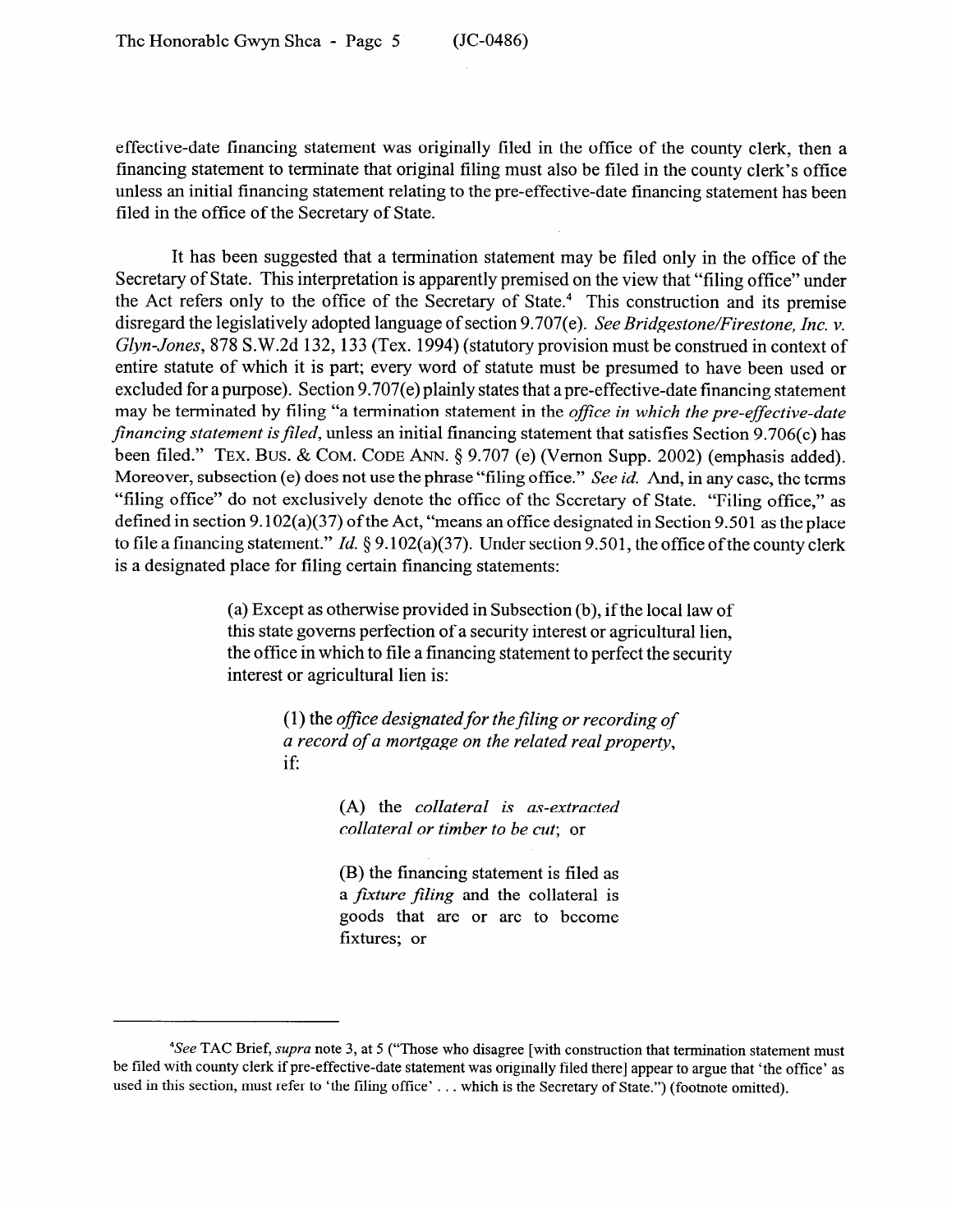(2) the office of the Secretary of State, in all other *cases,* including a case in which the collateral is goods that are or are to become fixtures and the financing statement is not filed as a fixture filing.

(b) The office in which to file a financing statement to perfect a security interest in collateral, including fixtures, of a transmitting utility is the office of the Secretary of State. The financing statement also constitutes a fixture filing as to the collateral indicated in the financing statement that is or is to become fixtures.

*Id.* § 9.501 (emphasis added). Financing statements to perfect security interests in "consumer goods" are no longer filed in the office of the county clerk as they were prior to July 1,200l. *Compare id. with* Act of May 21, 1985, 69th Leg., R.S., ch. 914, \$5 3, 4, 1985 Tex. Gen. Laws 3081, 3082 (former section 9.401 of Business & Commerce Code). However, financing statements to perfect security interests in "as-extracted collateral or timber to be cut" and fixture filing financing statements are still filed in the office of the county clerk.

Accordingly, we conclude that under section 9.707(e) of the Business and Commerce Code, if a pre-effective-date financing statement was originally filed in the office of the county clerk, then a financing statement to terminate that original filing must also be filed in the county clerk's office unless an initial financing statement relating to the pre-effective-date financing statement has been filed in the office of the Secretary of State in accordance with the Act's revised provisions.